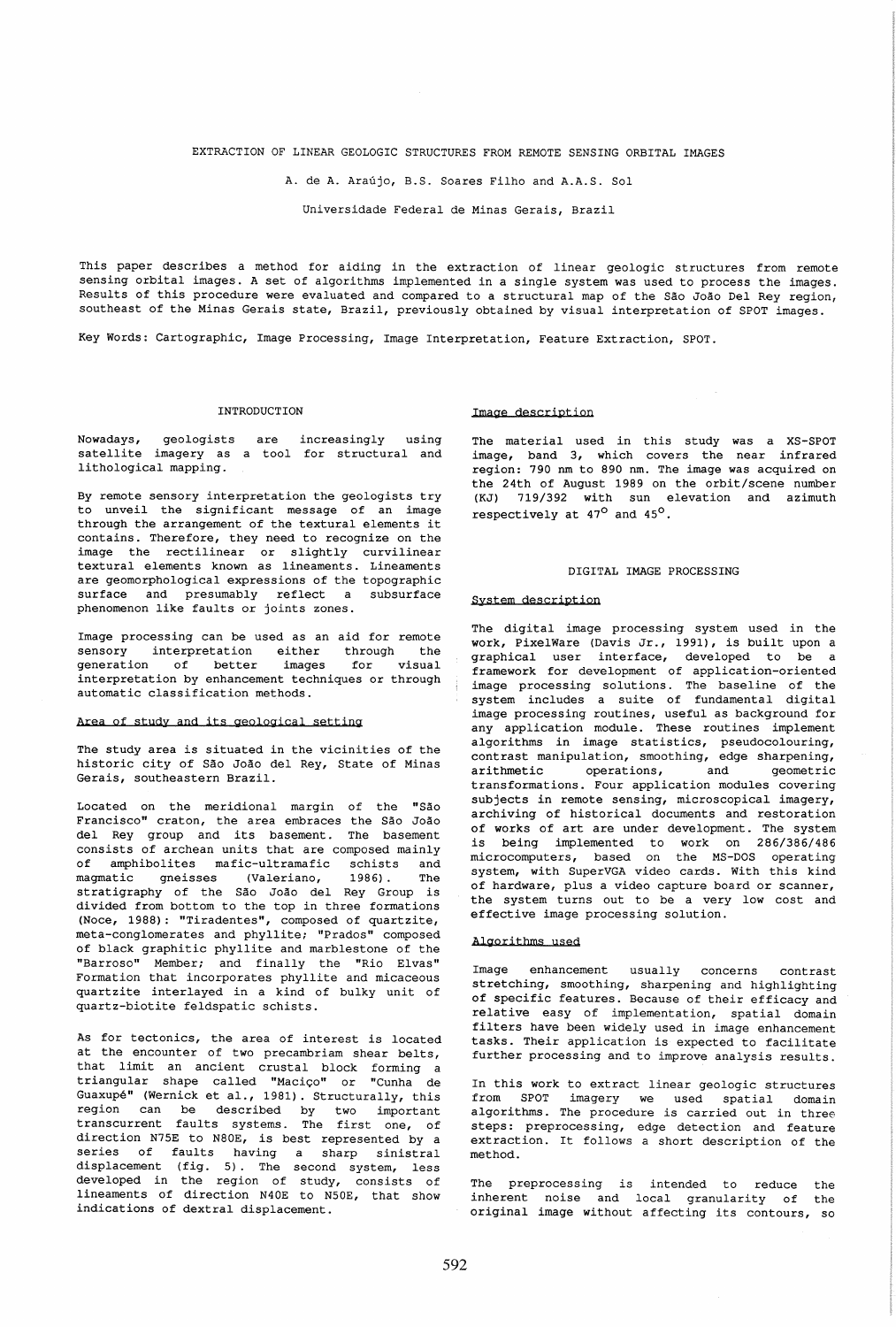that not too many small segments are obtained after the last step. Some well known edge-preserving smoothing filters were tried: k-nearest neighbor averaging, median filtering, most homogenous neighborhood smoothing, sum of absolute difference values smoothing (Araújo, 1990), slope facet model<br>smoothing, sigma filter, etc (Pratt, 1978; James, 1988; Niblack, 1986).

The mechanism of edge-detection is very simple and several high-pass convolution masks can be used. We tried differential operators (Roberts, Sobel, Prewitt, etc.) and directional operators (Kirsch, Robinson, etc.) (Pratt, 1978; James, 1988; Niblack, 1986) .

The feature-extraction step consists of binarization of the gradient images to eliminate weak edges, followed by an operation to delete redundant responses to a single contour. We used two edge-thinning approaches: a method based on a local connectivity test (Robinson, 1977) and a thinning algorithm based on non-maxima suppression (Hong, 1980; James, 1988).

# Results

The following images illustrate the method to extract linear geologic structures. Note that all images were converted to half-tone (screened to 85 lines per inch) and also equalized to enhance contrast.

Figure 1 presents part of the original SPOT image (KJ) 719/392. Figure 2 presents the smoothed image by application of the median filter with a 7x7 mask to the image in figure 1. The edge-detection step is illustrated in figure 3, which presents the application of the Sobel operator to the smoothed image in figure 2. Finally, the feature-extraction step is presented in figure **4,** obtained by application of the local connectivity test to the edge vectors of the gradient-image in figure 3. Figure 5 presents the structural map obtained by visual interpretation of the original image.



fig. 2 - Image after noise cleaning



fig. 3 - Sobel operator applied to fig. 2



fig. 1 - Original SPOT image



fig. 4 - Lineament detection applied to fig. 3